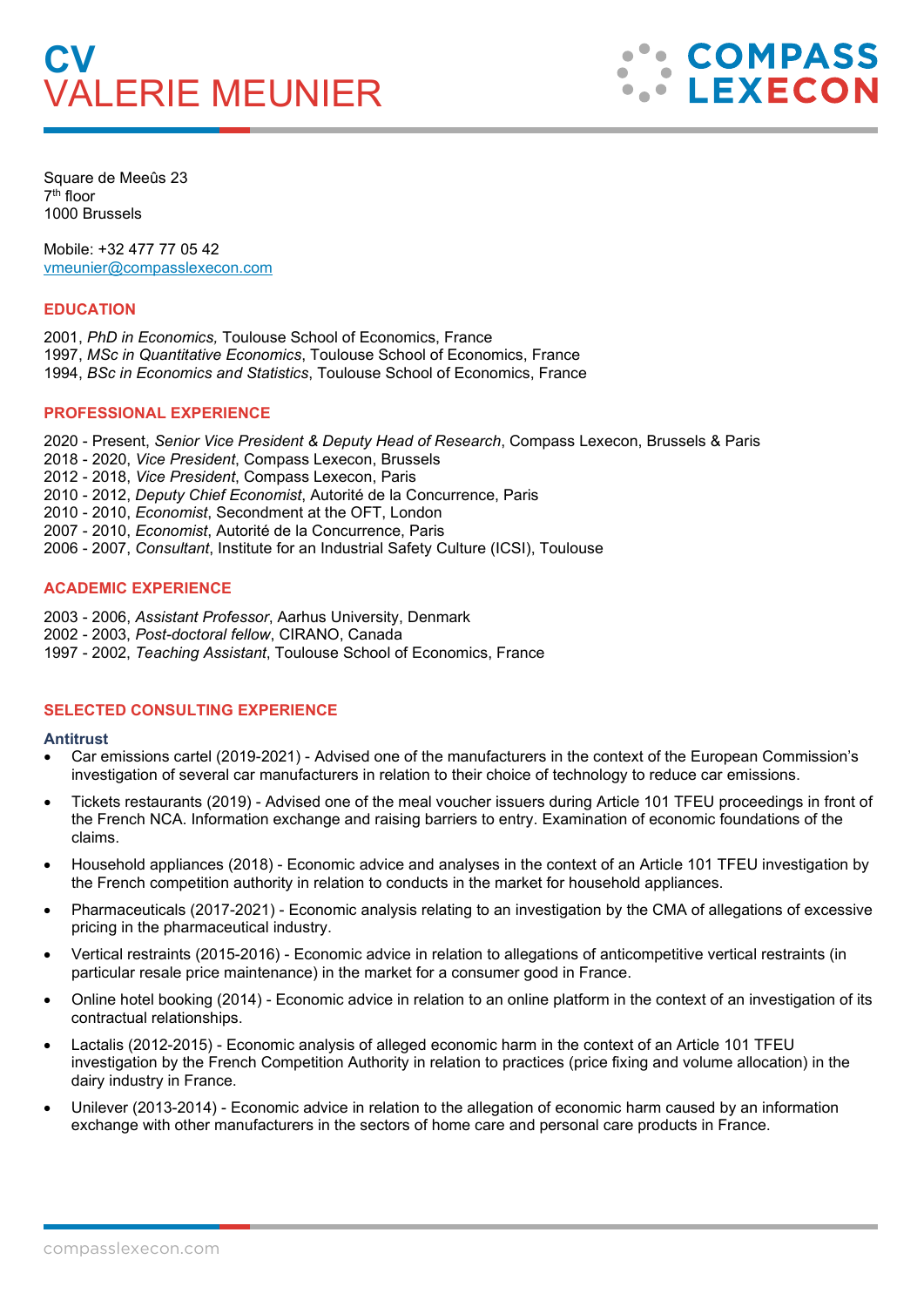- Umicore (2014-2016) Economic advice in the context of an allegation of loyalty discounts in the distribution of building materials in France.
- Economic assessment of reports submitted in the context of predatory pricing in the dairy industry in Finland.
- Perindopril Economic analysis of patent settlements in the pharmaceutical industry in Europe.
- Paroxetine Competitive assessment of a distribution agreement in the pharmaceutical industry in light of the OFT Paroxetine Investigation.
- Reckitt Benckiser Economic report in the context of an alleged agreement between Reckitt Benckiser and an exclusive distributor on rebates to be implemented on the French market in the sector of addiction treatment (buprenorphine) when a generic manufacturer launched its product.

## With the Autorité de la concurrence:

- Economic analysis of the impact of information exchange in the mobile telephony sector.
- Definition of relevant markets and analysis of an allegation of predatory conducts in the distribution of chemical products.
- Economic analysis of an alleged abuse of dominance in the telecommunications industry for the distribution of television services by an Internet provider.
- Empirical analysis of the impact of a collusive agreement in the temporary work market.
- Economic analysis of commitments offered by a dominant producer to auction long-term contracts for the wholesale supply of base-load electricity focusing on the how to prevent margin squeeze effects.
- Assessment of the potential definition of relevant market for online travel agencies.

#### **Mergers**

• Cargotec/Konecranes (2021-2022)

Economic advice to both parties throughout the Phase II merger control proceedings before the European Commission, the CMA and various other jurisdictions. Assessment of horizontal effects in the markets for container handling equipment. The transaction was cleared by the European Commission conditional on remedies. The CMA however announced it would block the proposed merger, such that the Parties jointly cancelled the planned merger.

• HHI/DSME (2019-2022)

Economic advice to both parties in the context of the proposed acquisition of Daewoo Shipbuilding & Marine Engineering (DSME) by Hyundai Heavy Industries (HHI), in proceedings before the European Commission (Phase II), and the Chinese, Japanese, South Korean and Singaporean competition authorities. Assessment of unilateral effects (analysis of bidding data, pivotality analysis). The transaction was cleared in China (SAMR) and Singapore (CCCS) but prohibited by the European Commission. The Decision is under appeal at the EU General Court.

• Siemens/Alstom (2019)

Advised a third party opposing the blocked merger. Economic assessment of competitive effects.

• E.On/Innogy (2019)

Advised E.ON throughout the Phase II merger control proceedings (asset swap deal between E.ON and RWE in European energy markets) before the European Commission. Analyses of likelihood of unilateral effects and assessment of remedies.

• Thales/Gemalto (2018)

Advice to the merging parties on Thales' acquisition of Gemalto, at the European Commission and other national jurisdictions. Assessment of horizontal effects in the markets for encryption software and hardware security modules. The transaction was cleared by the European Commission after an in-depth investigation, conditional on remedies.

• Discovery/Scripps (2017-18)

Advice to Scripps on the transaction between Discovery and Scripps at the European Commission, in particular in relation to the advertising market.

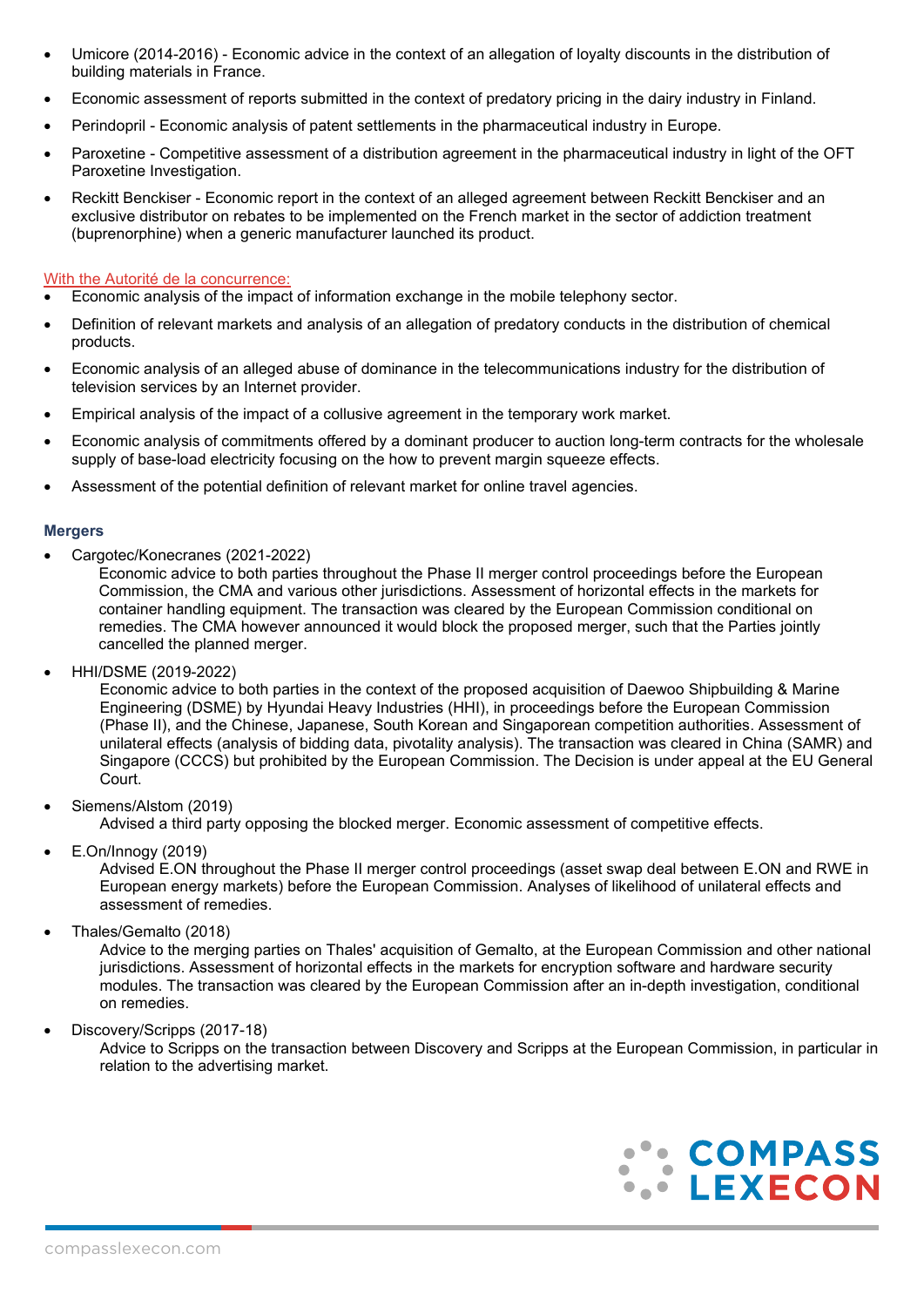• Safran/Zodiac Aerospace (2017-18)

Advice to Safran on the transaction between French aerospace equipment suppliers Safran and Zodiac Aerospace, at the European Commission and other jurisdictions. Assessment of horizontal and vertical effects and analysis of market shares. The transaction was cleared by the European Commission in Phase I.

• Hutchison 3G Italy / WIND / JV (2016)

Advice to the merging parties on the transaction between H3G and WIND in the Italian mobile telecommunications market, at the European Commission. The transaction was cleared after an in-depth investigation, conditional on remedies.

- Metrobus/Decaux (2015) Economic advice to a third party during the review of the transaction in the advertising industry by the French competition authority. Analysis of market definition and likely horizontal and conglomerate effects. The proposed transaction was withdrawn.
- TeliaSonera/Telenor (2015)

Expert reports to third party Hi3G Denmark in relation to the proposed transaction investigated by the European Commission. The proposed transaction was eventually withdrawn.

• Altice/SFR (2014)

Advice to Altice on the acquisition of SFR by Numericable at the Autorité de la concurrence. Assessment of horizontal, vertical and conglomerate effects. The transaction was cleared after a phase-II investigation, conditional on remedies.

- Acquisition in the energy services industry: Economic report on the potential effects of the proposed transaction, for a third party.
- Omnicom / Publicis (2013-14)

Advice to the merging parties on this transaction between media groups, at the European Commission and in several other jurisdictions.

## With the Autorité de la concurrence :

- Economic analysis of the vertical effects of a merger in the pay-tv market.
- Analysis of the competitive effects of the acquisition by a prominent pay-tv operator of two free-to-air television channels.
- Empirical evaluation of the competitive impact of a merger in the spirits industry focusing on private label products.
- Economic analysis of a merger in the free-to-air television sector focusing on the impact on the advertising market.

## **Litigation**

- Advice to a mobile operator (defendant) in the context of a claim for damages resulting from alleged anticompetitive conducts.
- Advice to several suppliers (defendants) in the context of claims for damages following on the 2014 infringement Decision of the French Competition Authority in the market for home care and personal care products in France.
- Advice to a supplier of carbon and graphite products (defendant) in the context of a claim for damages following on the European Commission's decision in case C.38.359 (Electrical and mechanical carbon and graphite products).

#### **Policy**

• Economic expertise on the revision of the Commission's regulation and guidelines on vertical agreements (with the Autorité de la concurrence).

#### **Reports**

- Report on the European Commission's proposed Digital Markets Acts, ["The proposed DMA –](https://www.compasslexecon.com/the-proposed-dma-back-to-the-form-based-future/) Back to the "form[based" future?"](https://www.compasslexecon.com/the-proposed-dma-back-to-the-form-based-future/) (2021)
- Market review of Barriers to entry, expansion and exit in retail banking (OFT)
- Written submissions for the OECD roundtables on resale price maintenance and on margin squeeze (with the Autorité de la concurrence)
- Economic studies published in the Annual report of the Autorité de la concurrence: Margin squeeze (annual report 2008); Long term contracts and exclusive agreements (annual report 2007)

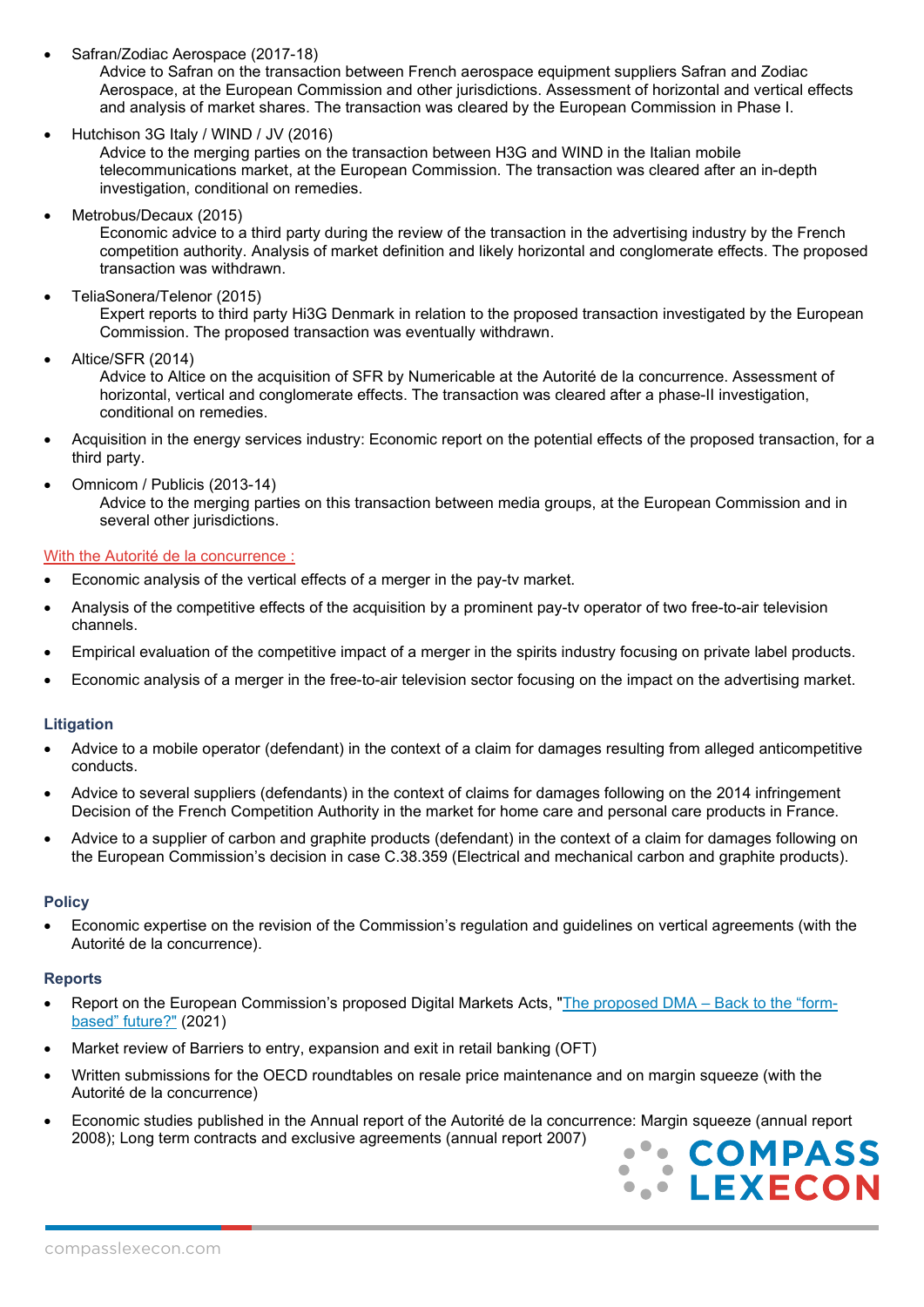#### **PUBLICATIONS**

"Should reverse payment patent settlements be prohibited per se?" Ian S. Forrester, A Scot without Borders - Liber Amicorum - Volume II, Concurrences Review, pp. 271-290, 2015. With Jorge Padilla.

"Remarques sur le bilan concurrentiel des échanges d'informations" Concurrences, N°3-2013. With David Sevy.

"How the National Competition Authorities' Decisions Fed Into the Modernization of the EU Vertical Agreements Block Exemption Regulation and Guidelines: The Example of the French Autorité de la Concurrence," The CPI Antitrust Journal, June 2010 (2). With L. Bellulo and U. Berkani.

"How to remedy anticompetitive effects of vertical mergers?" Concurrences, N°3-2008. With Philippe Choné.

"Early Sales of Bordeaux grands crus," Journal of Wine Economics, Vol.1, Spring 2006, pp 57-74. With Philippe Mahenc.

"Forward markets and signals of quality," RAND Journal of Economics, Vol. 34, nº3, Autumn 2003, pp. 478-494. With Philippe Mahenc.

## **RECENT CONFERENCES AND PRESENTATIONS**

- "Market power revisited", Chillin' Competition Conference, 20 November 2018
- "Theories of harm: have authorities allowed too many mergers to go through?", GCR Live Merger Control, 23 October 2018
- "The Google Shopping Decision and the 'Exceptional Circumstances' Test", Concurrences, 18 January 2018
- "Do New Technologies Impact Cartels Formation and Functioning?", Concurrences, 3 February 2017
- "Market place et distribution selective" Concurrences, 12 April 2016
- "Conglomerate effects Bundle-to-bundle competition," Competition Policy Seminar, ENSAE, 31 March 2015.
- "The Economics of Online Distribution," IEB Conference, 13 March 2015
- "Le Secteur de la Télévision Payante," Competition Policy Seminar, ENSAE, 15 April 2014
- "Le dommage cause à l'économie par les pratiques anticoncurrentielles," Competition Policy Seminar, ENSAE, 11 March 2014
- "Les concentrations non-horizontales," Sciences Po Paris, 18 February 2014
- "Distribution Développements récents et problématiques actuelles," Concurrences, 22 January 2014
- "Settling patent disputes in the pharmaceutical industry," Competition policy forum at Como, October 2013
- "Competition policy enforcement and advocacy in the retail sector," GCR 3rd annual conference on competition law, consumer goods and retail, London, May 2012
- "Competition policy enforcement in the retailing industry," INRA-IDEI Conference on Competition and strategies in the retailing industry, Toulouse, May 2011
- "Essential facilities," Réseau Ferré de France, March 2011
- "Access to essential facilities and regulated access," Concurrences, January 2011.
- "Price squeeze, entry, and 'umbrella effect'," Annual conference of the European Association for Research in Industrial Economics (EARIE), Istanbul, September 2010.